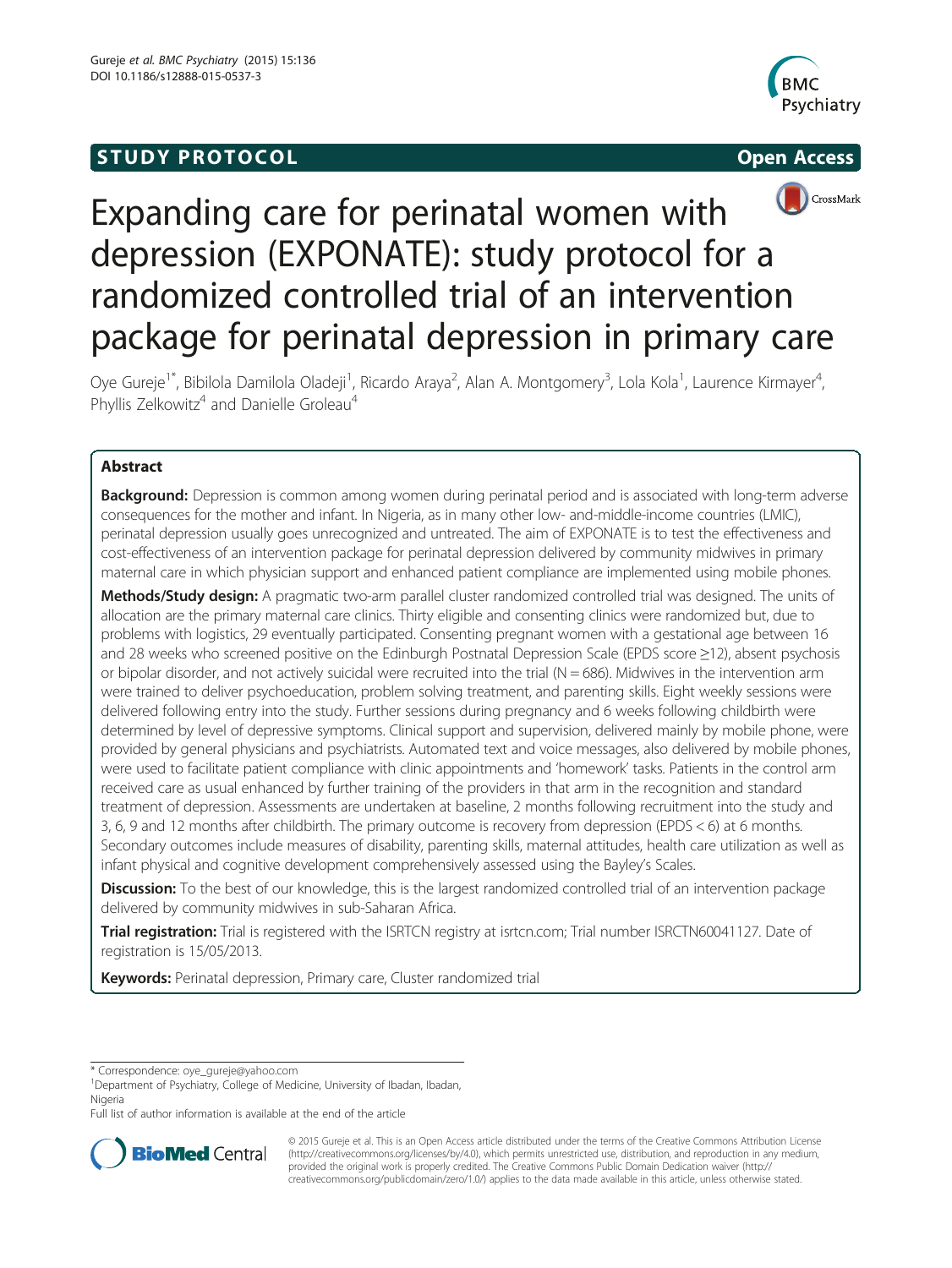# Background

Depression is one of the most common disorders in adult life with adverse consequences for health and social wellbeing [[1](#page-7-0)]. More than 13 % of the global burden of disease is due to neuropsychiatric disorders, with depression being the leading cause of the burden [[2](#page-8-0), [3](#page-8-0)]. Epidemiological studies conducted in Nigeria find 10–20 % of consecutive attendees in primary care have depression [\[4, 5](#page-8-0)]. Depression is particularly common amongst women of child bearing age. One systematic review estimated the point prevalence of major and minor depression to be between 8.5 and 11 % during pregnancy and between 9.7 and 12.9 % postnatally [\[6](#page-8-0)]. In Nigeria, rates of up to 10–30 % have been reported amongst perinatal women [\[7](#page-8-0)–[11](#page-8-0)].

Perinatal depression, defined as non-psychotic depressive episode often beginning during pregnancy or the postnatal period, is a substantial public health problem, not only because it is common but also because it is associated with long term adverse consequences on infant development and mother-child interactions [[12](#page-8-0)]. Maternal depression is a risk factor for pre-term birth and low birth weight, infant under-nutrition and stunting as well as higher rates of diarrhoeal diseases [\[13](#page-8-0)–[17](#page-8-0)]. Infants of depressed mothers also show poorer infant development as assessed using standardized measures, poorer interpersonal functioning, insecure attachment and elevated rates of emotional and behavioural problems [[16, 18](#page-8-0)–[20](#page-8-0)].

Worldwide, only a minority of depressed persons get the care they need [\[21\]](#page-8-0). Depressed women, especially those in the perinatal period, are particularly less likely to have their mental health needs met. It has been estimated that less than 50 % of cases of postnatal depression are detected by primary health care professionals in routine clinical practice [[22](#page-8-0)]. This estimate was made for settings with much better resourced health care systems than are found in low and middle income countries (LMIC). It is very likely that a much smaller proportion of cases are identified and treated in Nigeria and other LMIC. Hence there is a huge level of unmet need for service in LMIC. For example, a previous study in Nigeria found that about four out of five persons with severe mental disorders, particularly depression, had received no treatment in the previous year and that, among those who did, only about 10 % had received what could be described as minimally adequate treatment [\[21\]](#page-8-0). The extent of the treatment gaps in LMIC reflects the extreme paucity of resources, both human and material. In sub-Saharan Africa, there is less than one psychiatrist to one million population and the few available specialists are based in urban areas [[23\]](#page-8-0). Less than 2 % of the national budget goes to health and, within this, mental health service is hardly featured [[23\]](#page-8-0). In addressing these gaps, it is now commonly agreed that the most effective way to bring health care to more people in need is through the integration of mental health services into routine primary care and maternal care so that nonphysician health care providers at primary health clinics or dispensary level deliver the bulk of essential mental health service under the supervision and support of physicians or psychiatric nurses at district/local government level, who are themselves supported by more highly trained mental health specialists at regional/state levels [\[24\]](#page-8-0).

Evidence from systematic reviews shows that perinatal depression can, in most instances, be effectively managed with psychological treatments [\[25](#page-8-0), [26\]](#page-8-0). Even though much of this evidence has come from studies in highincome countries, previous studies in some LMIC have also shown that psychological interventions can be delivered by non-specialist health workers, such as community health workers (CHWs), including community midwives (CMWs) [\[27](#page-8-0)–[29\]](#page-8-0). The results of these studies suggest that there is a need for training of the CMWs to deliver the intervention in a way that is sustainable within their day-to-day practice and that close supervision and support are available to these providers.

There is now considerable evidence in support of stepped care approaches to expanding mental health services [\[30\]](#page-8-0). In this model, non-physician primary care providers deliver the bulk of essential mental health service under the supervision and support of physicians and of more highly trained mental health specialists, if these are available. The essential ingredients to scale up mental health services to perinatal women are therefore generally agreed upon. However, considerable challenges remain to translate this knowledge into practice in diverse settings. This is especially so in regard to building an integrated treatment system out of the available resources in LMIC.

# Methods/Design

### Aim of the study

The primary aim of this study is to test the effectiveness and cost-effectiveness of a stepped care intervention package for perinatal depression delivered by community midwives in primary maternal care, supported by physicians and mental health specialists through the use of mobile phones, compared to usual care in a randomized controlled trial.

The primary hypothesis is that the intervention package will be more effective at alleviating depression at 6 months after childbirth compared to care as usual. The secondary hypotheses are that: 1) the intervention package will be more cost-effective; 2) will lead to better infant outcomes (in regard to cognition and growth) at 12 months; 3) will be associated with better parental skills of mothers; and 4) will lead to less experience of perceived stigma.

## Design

This study was a two-arm parallel cluster randomized controlled trial comparing an intervention package for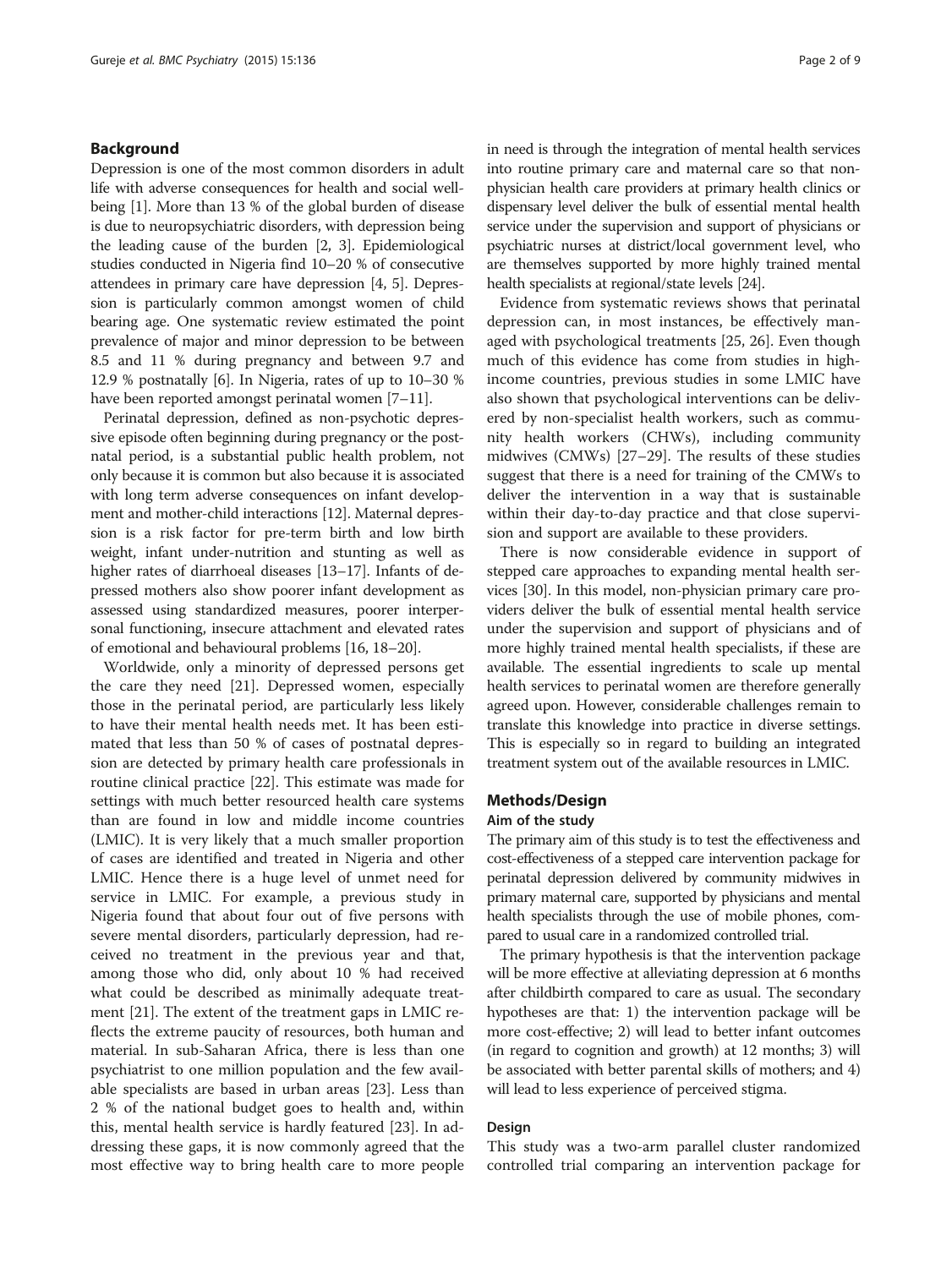maternal depression consisting mainly of psychological interventions (psychoeducation, problem solving treatment and parenting skills) with care as usual. The unit of randomization was the primary maternal care clinic; interventions and outcome measures were however administered on individual participants. As the intervention was designed to be delivered by clinic staff, the cluster randomized design was chosen in order to reduce the potential risk of contamination within clinics.

#### Setting

The study was conducted in Oyo State, Nigeria. The state has 33 local government areas (LGA). All 137 maternal and child care clinics (MCCs) in nine LGAs selected for the study (five rural and four urban) were assessed for eligibility to participate. MCCs are the main source of care for most low-income perinatal women and are therefore the appropriate place to test an intervention package that is designed to make a major impact on the delivery of care to this population. Maternal and child health services in these clinics are largely delivered by non-physician primary care providers and midwives, who have been trained as nurses, community health officers and community health extension workers. Each of these categories of providers has a minimum of 2–3 years post-secondary education and are certified by their respective boards. Supervision for all the clinics in each LGA is provided by one general practitioner employed by the government and designated as the Primary Health Care Coordinator for the Local Government.

We used both urban and rural areas in order to capture the diversity of socioeconomic profile of the country and because access to medical treatment differs substantially between these two types of setting, thus making the demonstration of the utility of our program potentially more generalizable.

Eligible clinics were those that offer full maternal and child health services ( $n = 49$ ). The study procedures were described to the supervising physicians in each of the LGAs and to the facility managers in each of the eligible clinics. Only clinics providing explicit consent to participate were randomized into the trial. Of the 30 that did so, one was excluded because the staffing profile was too thin to permit for effective participation, thus leaving 29 included in the trial.

# Randomization

Eligible and consenting maternal care clinics were stratified by local government area and allocated to intervention or control arm using a computer-generated random number sequence. Allocation was conducted by one of the authors (AAM) using anonymous codes for clinics and LGAs provided by other members of the research team, in order to avoid any risk of selection bias.

#### Ethics and research governance

The study was approved by the University of Ibadan/ University College Hospital Ibadan Ethical Review Committee and was conducted in strict compliance with the guidelines specified by the Committee. The conduct and progress of the study were monitored by three committees: 1) Trial Management Group: This was responsible for providing study oversight including giving operational direction to the study and monitoring progress. This Group, which had monthly teleconference and annual face-to-face meetings, included the investigators and senior researchers; 2) Trial Steering Committee: Its role was to monitor and supervise the implementation of the trial, ensure that there were no major deviations from protocol specifications, and offer advice to the investigators on the scientific conduct of the trial. The Committee was made up of three independent members and scheduled two annual meetings, one face-to-face and the other by teleconference. Additional teleconference meetings were called when information from the Principal Investigator required immediate advice; and 3) An independent Data Monitoring and Ethics Committee whose responsibility was to advise the TSC on ethical and safety issues, including whether such issues could affect the continuation of the study.

# Recruitment of participants and eligibility

Considering that allocation concealment and selection bias could be a problem in cluster randomized trials where all participants are not consented and recruited prior to allocation of clusters, consecutive attendees at the selected MCCs were invited to participate by trained research staff while waiting to see the midwife. They were briefly educated about perinatal depression and invited to take the screening interview. Those who agreed were screened with the Edinburgh Postnatal Depression Scale (EPDS).

Women who screened positive (EPDS score of 12 or greater) and were eligible for the study (see eligibility criteria below) were invited to participate in the study. Those who provided signed consent following a full description of the study were entered into the trial. Consenting patients were handed their EPDS score and told to see one of the trained CMWs in the clinic.

Women most commonly present for the first time for antenatal care early in the second trimester in these clinics. We aim for the findings of our study to be as widely generalizable as possible. We therefore have very limited exclusion criteria.

Inclusion Criteria (patients must satisfy all of the following to be considered for study entry)

- Women aged between 16 and 45 years.
- Gestational age of between 16 and 28 weeks.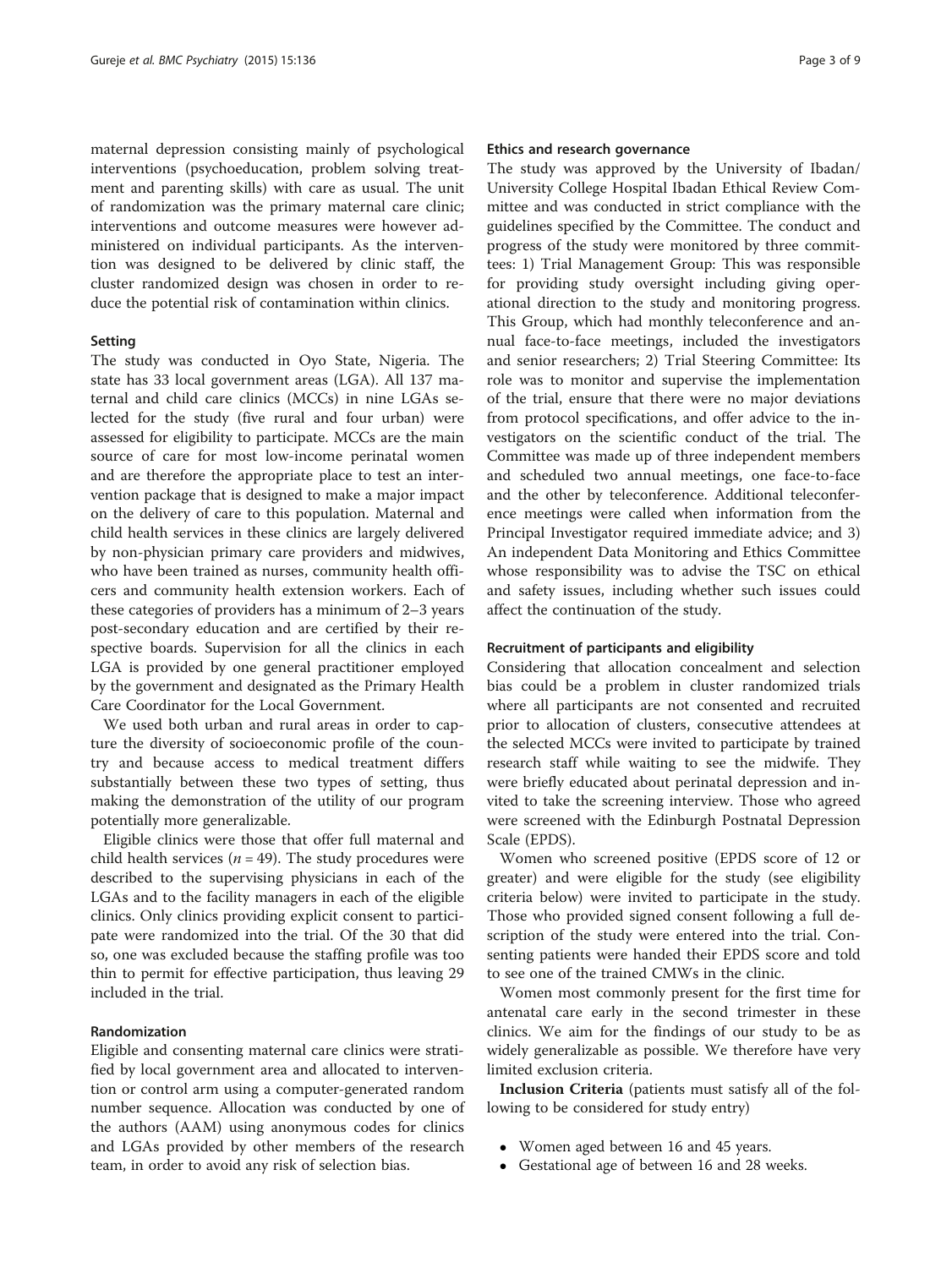- Must score 12 or more on the Edinburgh Postnatal Depression Scale, a validated cut-off score indicating depression of at least moderate intensity. This cutoff is supported by previous validation studies in Nigeria [\[8,](#page-8-0) [31\]](#page-8-0).
- Confirmed DSM-IV diagnosis of depression using relevant questions from the Composite International Diagnostic Interview (CIDI) [\[32](#page-8-0)].
- Provide informed consent.

Exclusion Criteria (patients were excluded from study entry if any of the following was met)

- Immediate need for medical attention
- Actively suicidal
- Presence of bipolar or psychotic disorder
- Unlikely to be in the neighbourhood in the following 12 months

# Interventions

The intervention package for EXPONATE was an adaptation of an intervention for adults with depression which we had developed and piloted in our earlier study of a stepped care intervention for depression in primary care [\[33](#page-8-0)]. The intervention was pragmatic, fully manualised, and took account of specific issues relating to pregnancy, childbirth, marital relationships and parental roles. It incorporated the treatment specifications of the WHO Mental Health Gap Action Programme Intervention Guide (mhGAP-IG) as adapted for the health system of Nigeria [\[34\]](#page-8-0). The manual consists of a step-by-step description of psychoeducation, problem solving treatment, social network activation and parenting skills. The intervention was developed following formative research assessing help seeking and experience of care for perinatal depression and contextualization workshops with care providers. These activities enabled us to incorporate culturally relevant experiences, norms, and contexts into the psychological component of the intervention.

The intervention package is designed to be delivered in three steps determined by the patient's score on the EPDS, time since enrollment and gestational status. (See Fig. 1). All consenting and eligible participants with a score of 12 or greater on the EPDS in the intervention arm of the trial

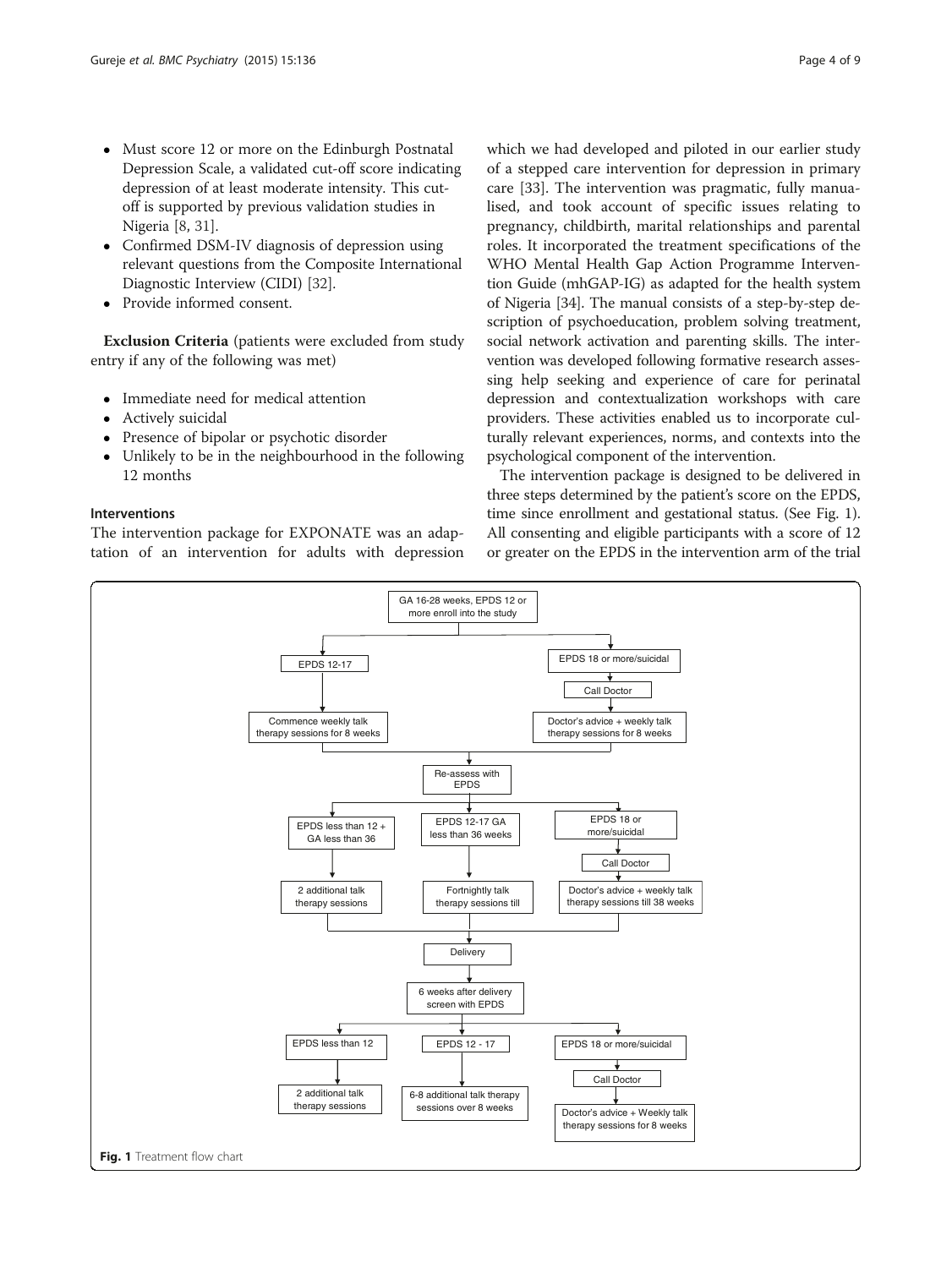were enrolled into Step 1. Step 1 comprised 8 sessions of psychological interventions delivered weekly in the antenatal period. At the end of these first 8 sessions, patients whose gestational age was less than 36 weeks and who still had depression (indicated by an EPDS score of 12 or greater) continued with fortnightly psychological intervention sessions. Step 2 commenced 6 weeks after delivery during the mother's routine first post-natal clinic visit. Patients were assessed by the CMW using the EPDS. Patients who scored below 12 received 4 fortnightly top-up sessions of the problem solving treatment. Those whose EPDS score was 12 and above received 8 weekly intervention sessions. At the completion of step 2, patients who still had EPDS scores of 12 or more proceeded to step 3. In step 3, patients had to be reviewed by the community physician with a view to initiating pharmacotherapy in addition to continuing with the psychological intervention or referral to specialist service.

Any patient in the intervention arm with a score of 18 or more or who had suicidal ideation at any time after entry into the trial was reviewed by the community physician who took a decision about the need for a psychiatric review/referral or prescription of medication in addition to the psychological intervention being delivered by the CMW. For patients who required medication, as assessed by the primary care physician, the first line was amitriptyline, which non-physician primary care providers in Nigeria are authorized to prescribe.

Each session of the psychological intervention lasted approximately 30–45 min. The CMWs were encouraged to schedule sessions outside of busy clinic hours and at times that were agreeable to both the patient and the CMW. This ensured that sessions could be conducted in strict privacy and with less likelihood of intrusion. The first session was dedicated mostly to familiarizing patients with the health care provider, and providing psychoeducation. In psychoeducation, the nature of the patients' illness and the modality of treatment were explained in simple language using local expressions while avoiding the labeling of 'mental illness/disorder'. Patients were encouraged to ask questions and were free to express their feelings. In addition, patients were provided with information booklets written in Yoruba and supported with pictorial representations of depression and the intervention modalities provided in the program. Psychoeducation was continued at each subsequent session.

Parenting skills and activity scheduling (behavioral activation) were introduced from the second session. In activity scheduling, patients worked with the CMW to schedule activities that were important or pleasurable to them. Patients were assisted to make a list of pleasurable activities and household chores that they had stopped doing on account of their depression; the CMW then worked with the patient to select at least one to be

carried out over the next week. These activities were noted in the patients' record book kept in the clinic as well as patients take-home card with 'home work' tasks. 'Home work' tasks from the preceding session were reviewed at the beginning of the next session. The parenting skills component was used to emphasize routine information provided to antenatal women (such as importance of routine antenatal visits, adequate nutrition and rest, preparation for delivery and signs that could indicate an emergency) as well as educate the woman on newborn care, infant nutrition and responsive parenting.

Problem solving treatment (PST) was introduced at the third session. We delivered a local adaptation of Problem Solving Treatment for Primary Care (PST-PC), which had earlier been used by us in studies in primary care. PST is an effective seven-step common sense talk therapy that aims at helping patients resolve troublesome problems that contribute to causing or prolonging the depressive episode [[35, 36\]](#page-8-0). It involves working with the patient to identify and explore the problems that they are currently faced with and aiding the patient to develop and implement practicable solutions. The CMW always reviewed with patients their attempts at problem solving at the beginning of each session, praising their efforts and relating improvement in depression symptoms to their improved ability to deal with problems.

In the seventh session, using a problem solving approach, the CMW helped the patient to explore their social network with a view to selecting the most appropriate person to provide support for the patient in terms of caring for the new born, older children and household chores following delivery. Part of the patient's take-home tasks for this session included contacting this caregiver. The last antenatal session was used to review the patients' progress, emphasize on parenting skills learnt and encourage the patient to continue using the problem solving skills acquired in the course of the treatment sessions on their own. Psychological sessions conducted postnatally provided opportunities to revisit the issues discussed in the prenatal sessions, especially in light of arrival of the new baby, explore further the issues of social (and marital) support, and parenting skills.

#### Control arm

Subjects who were recruited in the control clinics were also provided with their EPDS scores and advised to show these to their health care providers. Subjects in this arm were provided with enhanced usual care which included all services normally available in the clinics; including antidepressant medications, brief psychotherapeutic interventions, medical consultations, or external referral for specialty treatment. Although all these options were potentially part of usual care, in reality, unstructured counselling was often all a patient with recognized perinatal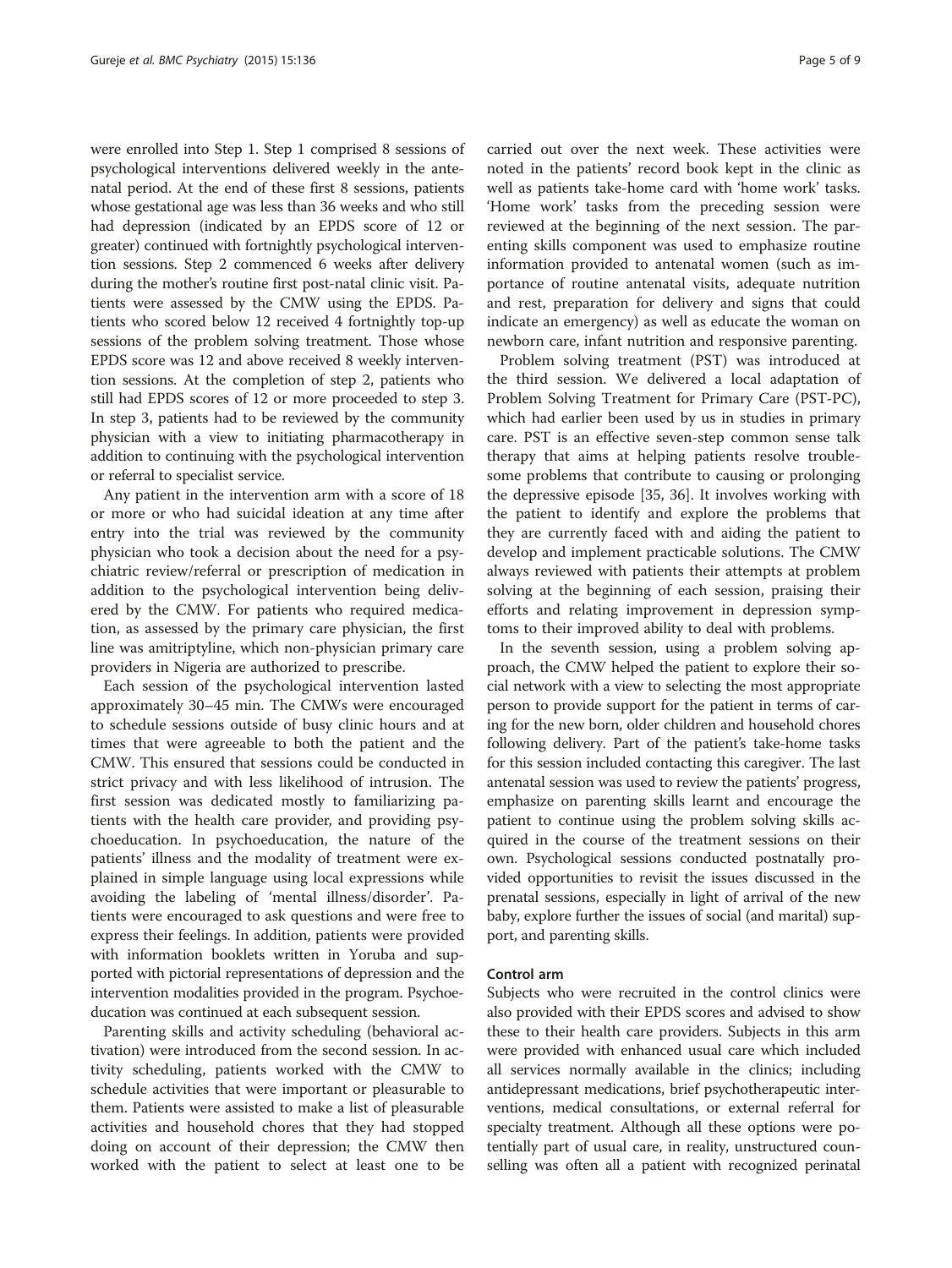depression will receive. Structured psychotherapy, consultation with a doctor or referrals to a specialist were very rarely offered. Our usual care is "enhanced" because providers in the control arm received training on the recognition and management of depression based on the specifications of the mhGAP-IG prior to commencement of recruitment into the trial.

### **Training**

Prior to recruitment of patients, providers in the intervention arm received training on the recognition of depression, the delivery of the manualized intervention package, the procurement and documentation of support and supervision using mobile phones, and the use of the automated electronic support and documentation system. The training consisted of didactic lectures enhanced with clinical demonstrations and role playing over a 3-day period. They had a further 3-day top-up training about a month into the study to reinforce the skills previously acquired and to identify any difficulties they had encountered in administering the intervention.

Training of the providers in the control arm was conducted separately. They received a 2-day training on identification and standard treatment of depression. This training was based on the mhGAP-IG but without detailed PST training or guidelines and procedure for obtaining structured support and supervision from physicians. The CMWs from the control clinics were also provided with manuals providing general information about perinatal depression.

Lay research assistants were recruited and trained. The research assistants, all have at least a college degree, were trained to administer the outcome assessment instruments using the computer tablets provided. The research assistants had a 4-day training in the administration of the screening and outcome tools and conducted several trial live interviews before commencing field work. For the Bayley's Scales of infant development, a Clinical Psychologist with vast experience in the use of the scale conducted an initial one-week training. During this training, the trainer gave didactic lectures on the use of the Scale and demonstration assessments of 2 infants. This was followed with supervised assessment of 2 infants by each of the 5 research assessors. Next, an inter-rater exercise with 20 infants was conducted with each of the assessors conducting 4 assessments that were independently rated by the others. Finally, a further paired assessment of 2 infants was interchangeably conducted by two assessors with one assessor conducting the assessment and the other observing and providing feedback afterwards.

### Monitoring and supervision

The components of and tasks for each treatment session as well as clinical decisions and steps were detailed in

manuals and charts provided to the CMW and primary care physicians. To facilitate support and supervision to the CMW, we developed a technological support platform that incorporated a network of mobile telephones linked to an online record system hosted on a secure server. Mobile telephone lines were provided to each of the trained CMW from the intervention clinics and their supervisory community physicians and supervising psychiatrist. These mobile phone lines are linked in a closed user group network where calls within the network are free to facilitate consultation for difficult cases. The CMW were encouraged to call patients to remind them of their clinic appointments. Patients similarly received automated voice messages to reinforce key messages provided during sessions as well as remind them of clinic appointments.

### Process evaluation

The Trial Manager monitored adherence to protocol specification throughout the period of the intervention. This was done by way of regular qualitative as well as quantitative assessments. An assessment of fidelity in the delivery of the intervention was conducted by an independent rater who observed three pre-selected live sessions by each of the providers in the intervention arm using a scale developed for the purpose.

# Outcome measures

The outcome assessments, still on-going at the time of this report, are conducted mostly in the patients' homes (except when patient prefers to have the assessment elsewhere) by the trained research staff. Outcome assessors have no involvement in delivering the intervention and are rotated between MCCs to collect outcome data. All consenting patients receive baseline assessment within 72 h of being screened and consenting to enter the trial. Follow-up assessments are conducted at 2 months following recruitment into the study and 3, 6, 9 and 12 months after childbirth. All scales are administered in their Yoruba versions, derived through standard iterative procedures which we have employed in previous studies.

#### Primary outcome

The primary outcome is recovery from depression at 6 months postpartum (i.e. no longer having significant depressive symptoms as indicated by EPDS score less than 6).

#### Secondary outcomes

a) Score on the EPDS: in order to address the possibility that even though individuals may have recovered from a major depressive disorder, significant depressive symptoms may still persist. The EPDS is a 10-item screening instrument for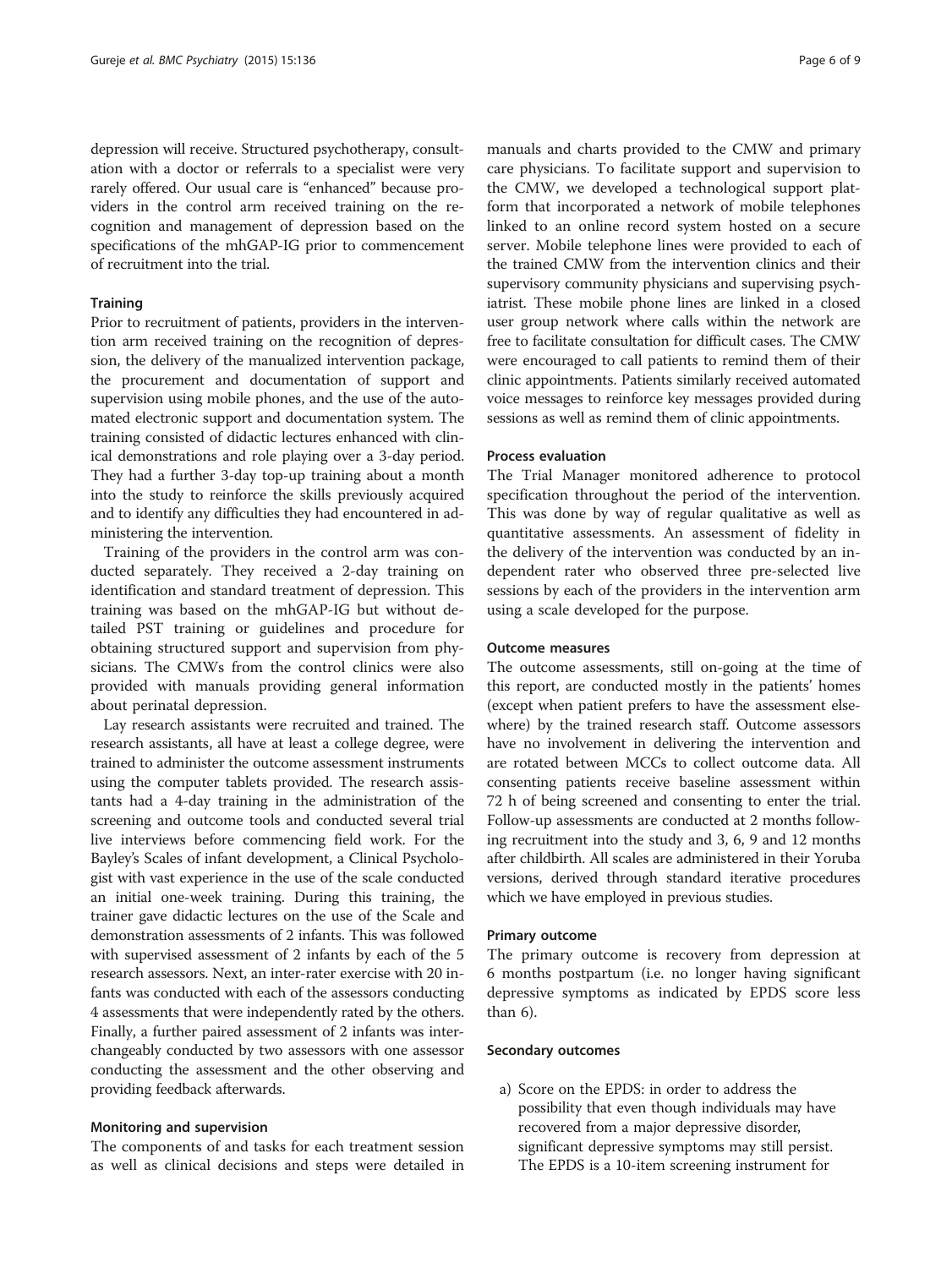depression. It has been validated and used in earlier studies of perinatal depression in Nigeria [\[11\]](#page-8-0).

- b) Disability in the mother is assessed using the WHO Disability Assessment Scale [[37](#page-8-0)], previously used by us [[38](#page-8-0)];
- c) Parenting skills (measured as maternal attitude and adjustment to parenting) using the Maternal Adjustment and Maternal Attitudes Questionnaire (MAMAs), a widely used questionnaire with good acceptability to women and good reliability [\[39\]](#page-8-0) as well as the Infant Toddler version of the Home Inventory for Measurement of the Environment (HOME-IT) [[40](#page-8-0)]
- d) An adapted version of the experience of stigma by mothers with the 12-item Discrimination and Stigma Scale, a cross-culturally valid tool that has been previously used among Nigerian subjects [\[41\]](#page-8-0)
- e) The Client Service Receipt Inventory-PND version [\[42](#page-8-0)], an adaptation of the Service Utilization Questionnaire (SUQ) which we have used in previous studies to assess health service utilization [[43\]](#page-8-0)
- f) Infant development: the child's current level of cognitive, language, personal-social, and fine and gross motor development with an infant well-being questionnaire. This questionnaire was developed by

us and it incorporates questions on child nutrition, achievement of developmental milestones, illnesses, immunization and measurements of the length/ height and weight and administered at 3, 6, 9 and 12 months. At 12 months, a comprehensive assessment of motor and cognitive development is conducted using the Bayley Scales of Infant Development [\[44\]](#page-8-0) which has been used previously among Nigerian subjects [\[45\]](#page-8-0).

The times and components of all scheduled outcome assessments are shown in Fig. 2. Outcome data is collected from every participant not known to have died at the time of follow-up and who has not withdrawn consent, regardless of compliance with allocated treatment.

# Sample size

Experience from our previous studies in primary health care (PHC) as well as from the control arm of a Pakistani trial among women with perinatal depression suggests a recovery rate of about 45 % for major depression with no active treatment and about 75 % with treatment [[29\]](#page-8-0). In a Chilean study of postnatal women with depression, using a 3-point reduction in baseline score of the depression assessment tool, remission rate was

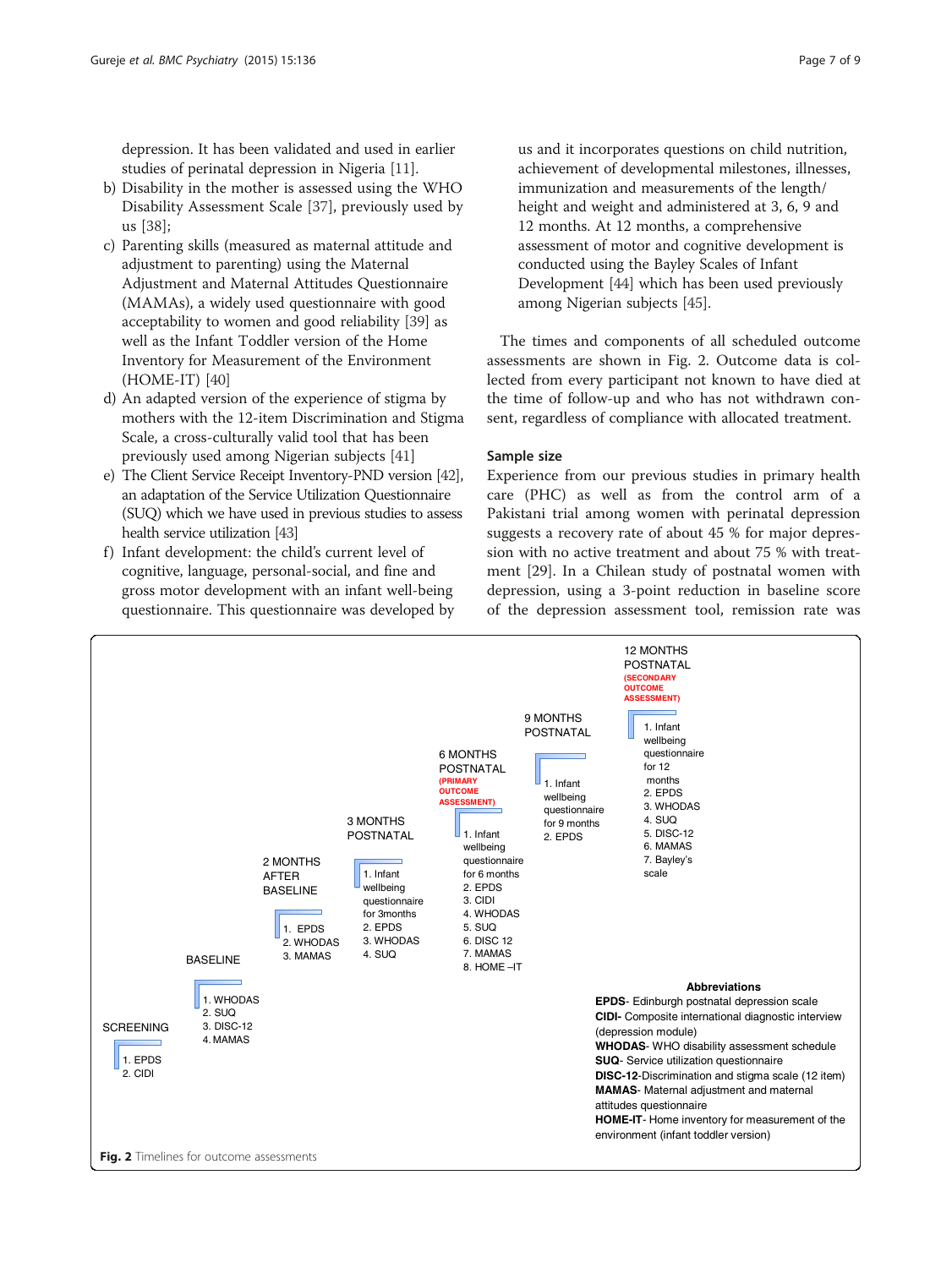<span id="page-7-0"></span>57 % with no active treatment and 73 % with active treatment [[28\]](#page-8-0). For our sample size estimation, we sought to detect an absolute difference of 15 percentage points (40 % recovery in control and 55 % in intervention groups respectively) at 6 months, a difference that we think is both plausible for this type of intervention and would promote changes in practice. In our pilot study among antenatal women, we observed an intracluster correlation coefficient (ICC) of 0.026 for EPDS scores. In our pilot study among general adults with depression, we were able to collect primary outcome at 6 months from 87.8 % of the participants. We expect a higher follow-up rate among perinatal women who generally are less likely to move. However, we will use a conservative 6-month follow-up rate of 85 % for our estimate. We also assume a 7 % infant death rate within the period. The uninflated sample size requires 186 per arm for analysis to detect a difference of 55 % vs 40 % (equivalent odds ratio  $= 1.8$ ) with 80 % power at the twosided 5 % alpha level. We originally aimed to recruit 50 individuals per MCC. With 43 individuals per cluster available for the primary analysis and an ICC of 0.026, the design effect is 2.09 giving a total number required for analysis of 778. We therefore aimed to recruit a total of 916 individuals from a total of 18 MCCs. As participant recruitment was slower than anticipated, in January 2014 we recruited and randomised a further 11 MCCs, giving a total of 29 in the study. Participant recruitment took place between July 2013 and October 2014. Outcome assessments are still ongoing and will continue till one year post-delivery assessment is concluded for the last recruited participant.

### Data analysis

A full statistical analysis plan will be developed before any data are analyzed. The analysis and presentation of the trial will be in accordance with CONSORT guidelines for cluster randomized trials [\[46](#page-8-0), [47\]](#page-8-0). The primary approach for comparative analyses will be to analyze participants as randomized without imputation of missing data, and with due emphasis placed on confidence intervals for the between-arm comparisons. We will use descriptive statistics to assess balance between the trial arms at baseline for both clinic and individual participant characteristics. In order to take appropriate account of the hierarchical nature of the data, we will use multivariable mixed effects regression models to estimate recovery from depression at 6 months for intervention group versus control, adjusting for baseline depression and LGA as a stratification variable. In a secondary analysis, we will further adjust for any variables that were imbalanced between trial arms at baseline. These analyses will be repeated for secondary outcomes. We will conduct sensitivity analyses to assess the potential effect of missing

data, and will investigate the effect of adherence with the intervention. We will investigate whether between-group differences vary over time using data from all follow-up visits in repeated measures analyses.

We will investigate whether there is any differential effect of the intervention according to baseline symptom severity (EPDS score <16,  $\geq$ 16) by including appropriate interaction terms in the primary regression model. Since the trial is powered to detect overall differences between groups rather than interactions of this kind, the results will be interpreted with due caution.

Data analysis will be conducted once all follow-up is complete. There are no planned interim analyses.

# **Discussion**

EXPONATE is designed to provide empirical data that will improve our understanding of the management of perinatal depression in resource-constrained settings. Its findings should inform the development of programs to scale-up feasible and effective intervention through primary maternal care service.

#### Abbreviations

LMIC: Low and middle income countries; EPDS: Edinburgh postnatal depression scale; CHW: Community health worker; CMW: Community midwives; LGA: Local government area; MCC: Maternal and child care clinic; MHGAP-IG: WHO mental health gap action programme intervention guide; PST: Problem solving treatment; PHC: Primary health care.

#### Competing interests

The authors declare that they have no competing interest.

#### Authors' contributions

OG conceived the trial and together with, RA, AM, LK, PZ and DG led the bid to secure funding. All authors contributed to the development of the protocol and were involved in managing the project. All authors read and approved the final manuscript.

#### Acknowledgments

The expanding care for perinatal depression (EXPONATE) study is funded by Grand Challenges Canada, Grant number 0082–04. The funder had no role in the design of this study and is not involved with the execution and will play no role in the analysis, interpretation of data and decision to submit the results We acknowledge the physicians and community health care workers in all the participating clinics for their cooperation and dedication to the work.

#### Trial sponsor

College of Medicine, University of Ibadan, Ibadan, Nigeria. Contact person: The Provost, College of Medicine, University of Ibadan provost@com.ui.edu.ng

#### Author details

<sup>1</sup>Department of Psychiatry, College of Medicine, University of Ibadan, Ibadan, Nigeria. <sup>2</sup>Centre for Global Mental Health, London School of Hygiene and Tropical Medicine, London, UK. <sup>3</sup>Nottingham Clinical Trials Unit, University of Nottingham, Queen's Medical Centre, Nottingham, UK. <sup>4</sup>Division of Social and Transcultural Psychiatry, McGill University Culture and Mental Health research unit, Jewish General Hospital, Montréal, Canada.

#### Received: 29 May 2015 Accepted: 22 June 2015 Published online: 30 June 2015

#### References

1. Ustun TB, Ayuso-Mateos JL, Chatterj S, Mathers C, Murray CJL. Global burden of depressive disorder in the year 2000. Br J Psychiatry. 2004;184:386–92.